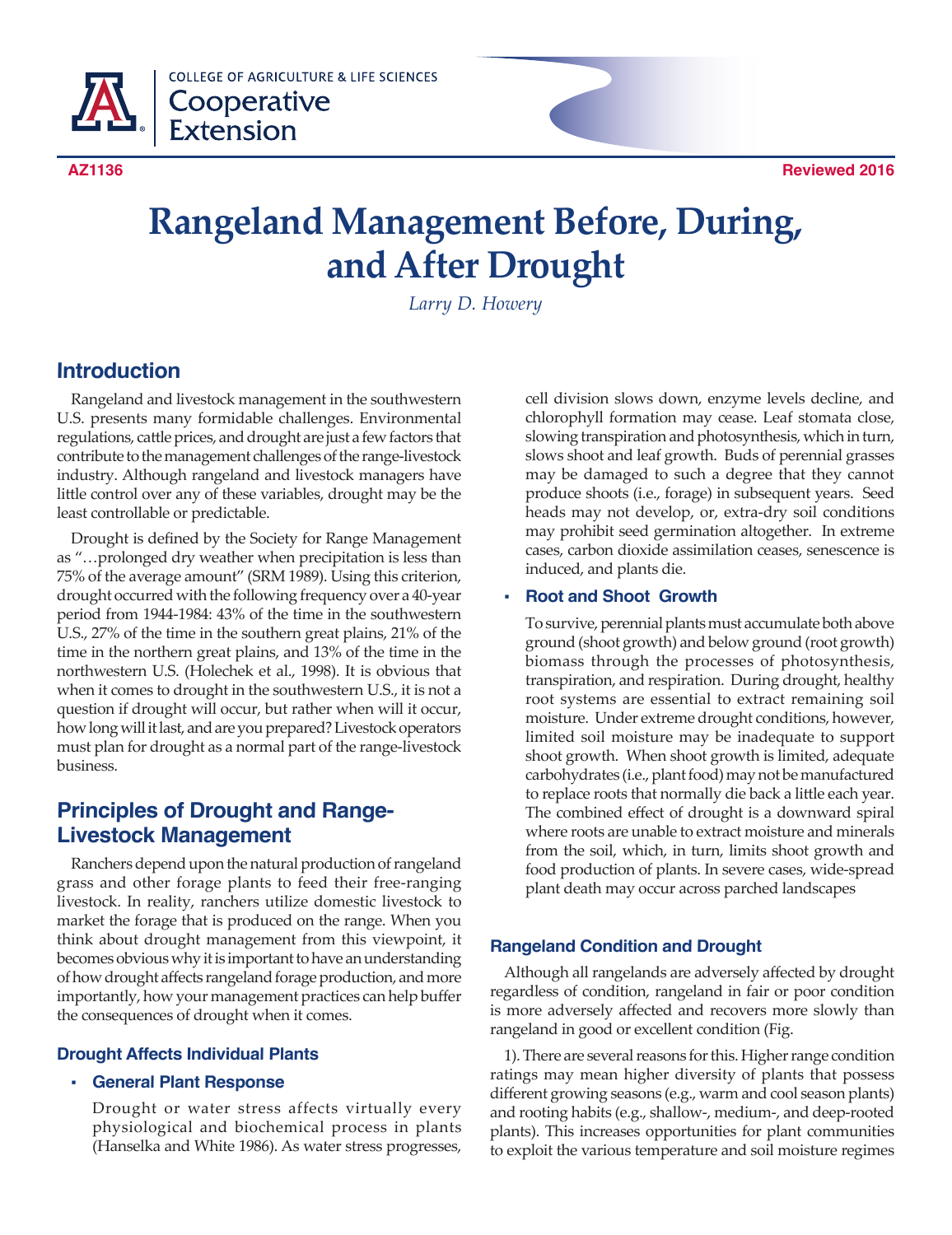

Figure 1. The influence of range condition (excellent vs. fair) and drought on perennial grass and forb production (lb/acre) on a clayey range site near Cottonwood, South Dakota (Hanson et al., 1978).

that occur across arid and semi-arid rangelands (Fig. 2). With improved range condition there is usually adequate cover (i.e., vegetation, litter, rocks) to prevent accelerated soil erosion. Better soil stability improves the capacity of range sites to retain soil moisture and grow the kinds and amounts of plant species they are inherently capable of producing.

#### **Intensity, Frequency, and Timing of Grazing**

The degree to which drought impairs the range's potential for future forage production depends on the intensity, frequency, and timing of grazing. Range-livestock managers can control each of these factors through their management practices.

The phrase, "intensity of grazing" refers to the number of animals and duration of grazing on a particular pasture (i.e., stocking rate). Heavily grazed pastures show greater reductions in forage production during drought than lightly or moderately grazed pastures. Excessive removal of green leafy material during the growing season reduces root growth and replacement, decreasing the ability of plants to harvest solar energy and soil moisture needed for maintenance and growth. Conversely, moderate grazing causes little reduction in root growth or plant vigor (Fig. 3). For example, moderately grazed grasses can continue to extract soil moisture even when it drops as low as 1-2% (Hanselka and White 1986). On the other hand, heavy grazing can cause plants to permanently wilt when there is still 6-8% soil moisture available.

Frequency of grazing refers to the number of times individual plants are grazed during the growing season. Frequency of grazing is closely related to grazing intensity because the probability of a plant being grazed more than once increases with higher stocking rates. Plants that are grazed



Figure 2. Roots of different grassland plants draw their moisture from different soil layers (Stefferud 1948). Roots of some native plants extend to depths of 20 feet or more. Al, narrow-leafed 4-o'clock (Allionia linearis); Kg, prairie false boneset (Kuhnia gultinosa); Bg, blue grama (Bouteloua gracilis); Mc, globemallow (Malvastrum coccineum); Pt, a legume (Psoralea tenuiflora); Ss, (Sideranthus spinulosis); Bd, buffalo grass (Buchloe dactyloides);Ap, western ragweed (Ambrosia psilostachya); and Li, skeleton weed (Lygodesmia juncea).

repeatedly while photosynthetically active may have little or no opportunity to grow new leaf material between successive defoliations and become stressed for similar reasons described for grazing intensity.

Timing of grazing deals with the time of year that plants are grazed, and therefore, their physiological or morphological stage of development. Plants are more susceptible to grazing during certain times of their life cycle. For example, many native perennial grasses are most sensitive to grazing from the late boot to early heading stage (Fig. 4). This is when meristems (i.e., growing points) in many rangeland grasses become elevated and are most susceptible to removal by grazing animals. Once meristems are removed, plants must initiate growth from basal buds which requires much more of the plant's energy than regrowth from meristems. Plants that are continually forced to regrow from buds may reduce or even eliminate the production of new buds which can limit forage production in subsequent years.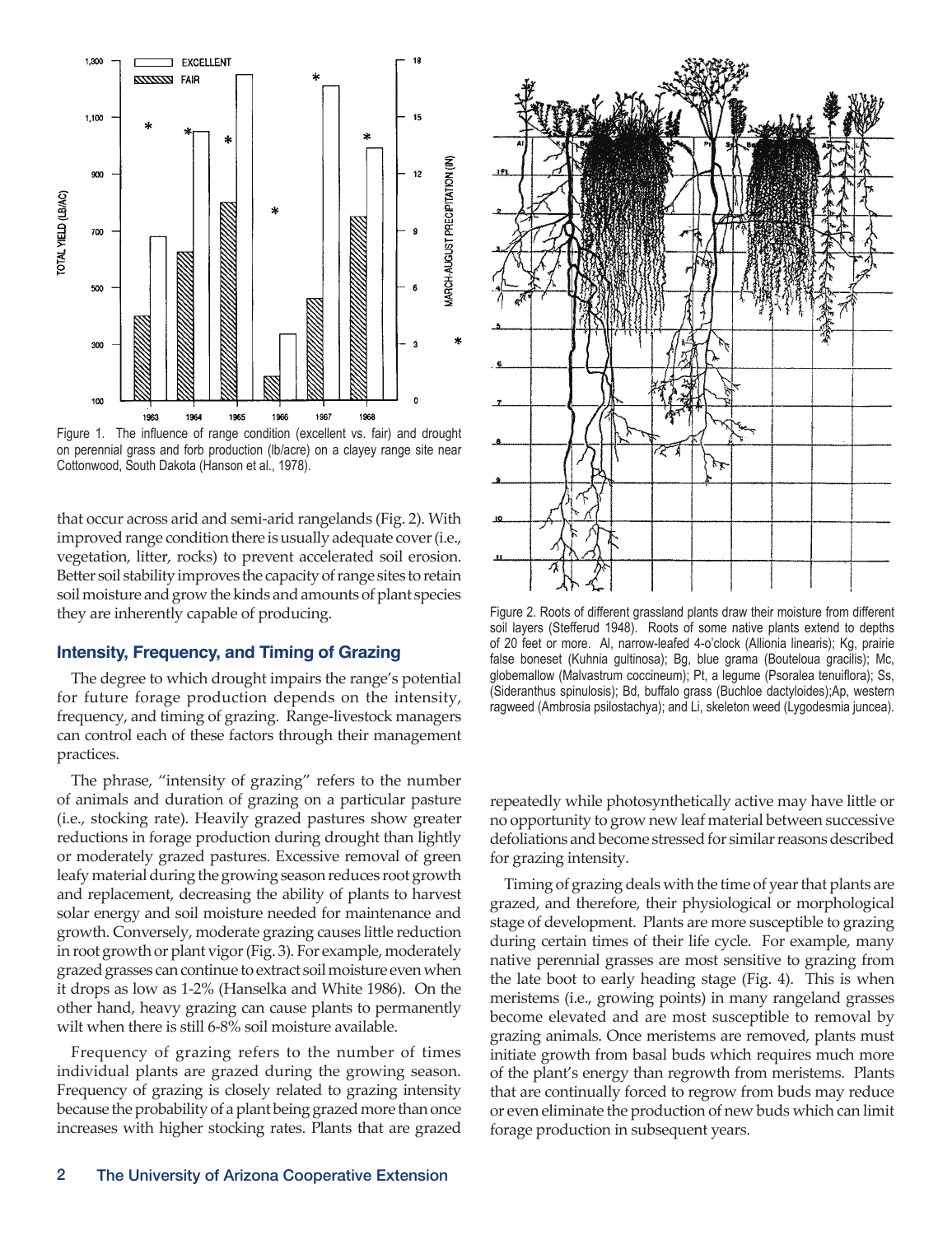

Figure 3. Root development in relation to top removal (Leithead 1979).

# **Management Before Drought**

#### **Advance Planning is Critical**

Planning for the "next" drought must occur in advance because management options decline as drought intensifies. The primary goal in every drought management plan should be to protect rangeland plants before and during drought years so that fast recovery can be achieved in years of higher precipitation. Each individual operation should tailor a drought management plan in accord with the ranch's unique vegetation, topography, and management objectives.

#### **Stocking Rate**

Stocking rate, because of its relation to grazing intensity and frequency, is considered the most important of all range management decisions (Holechek et al., 1998). Stocking rates should be calculated to leave enough standing residual vegetation (i.e., plant material from previous year 's growth) after the grazing season to protect the soil and ensure sustainable forage production. Although it is obviously impossible to grow forage without rain, residual vegetation and associated litter (i.e., detached plant material) can improve the effectiveness of rainfall received and reduce drought impacts in several ways. To illustrate, after a raindrop reaches the soil surface it either: 1) soaks into the soil (infiltration and percolation), 2) evaporates, or 3) runs off. Infiltration and percolation are critical to forage production because water must penetrate the soil profile before it can be used by a plant's root system. Residual vegetation facilitates infiltration and percolation by reducing evaporation losses (i.e., residual vegetation lowers soil surface temperatures), protecting the soil from erosion (i.e., residual vegetation provides more soil cover and less bare ground), and providing a favorable microclimate for seedling growth (i.e., residual vegetation is a source of organic matter). The converse is true for overgrazed areas. Hence, residual vegetation left ungrazed is not wasted because it enhances the ability of the land to endure drought conditions and to be more productive in the long-term.



Figure 4. Herbage yield in 1987 in relation to herbage removed in 1986 (Reece et al., 1991). Precipitation was above average in both years. Needle-and-thread (Stipa comata) plants were clipped to a 2or 4-inch stubble height. Plants were clipped only once on May 15 (late boot stage) or on June 15 (fully headed stage). Notice that production was greatly reduced in 1987 significantly when plants were clipped to a 2-inch height during the "boot" stage in 1986

In a perfect world, you could reduce stocking rates to prevent excessive grazing during dry times, and increase stocking rates to take advantage of more abundant forage during high precipitation years. However, this may not be practical in unpredictable arid environments because cattle numbers must be determined before forage production for the next growing season is known. Fluctuating cattle prices further complicate the feasibility of flexible stocking rates. To deal with this uncertainty in southeastern Arizona, Martin and Cable (1974) recommended a constant stocking rate at or below 90% of the average long-term carrying capacity, with appropriate reductions during prolonged severe droughts. They ascertained the 90% stocking level during a 10-yearstudy where cattle utilized 40% of the available key forage production, (leaving behind approximately 60% of the annual production as residual vegetation). The 40% utilization level resulted in improved range condition, economic stability, and permitted a gradual increase in stocking rate.

#### **Grazing System**

Every grazing management plan should include a proper grazing system that promotes stable or improved range condition. Grazing system decisions, like stocking rate decisions, are site specific and must consider the unique vegetation, topography, and management goals and objectives for the range. Grazing systems should be planned to give grazed areas periodic deferment or rest, and to set aside ungrazed areas to be used during drought emergencies. No grazing system will be biologically or economically sustainable if stocking rates exceed forage supply. Holechek et al. (1998) discusses several grazing systems that have been implemented in the southwestern U.S.

#### **Watch for Drought Signs**

No one can predict droughts. Even meteorologists, with all their sophisticated equipment, have difficulty pinpointing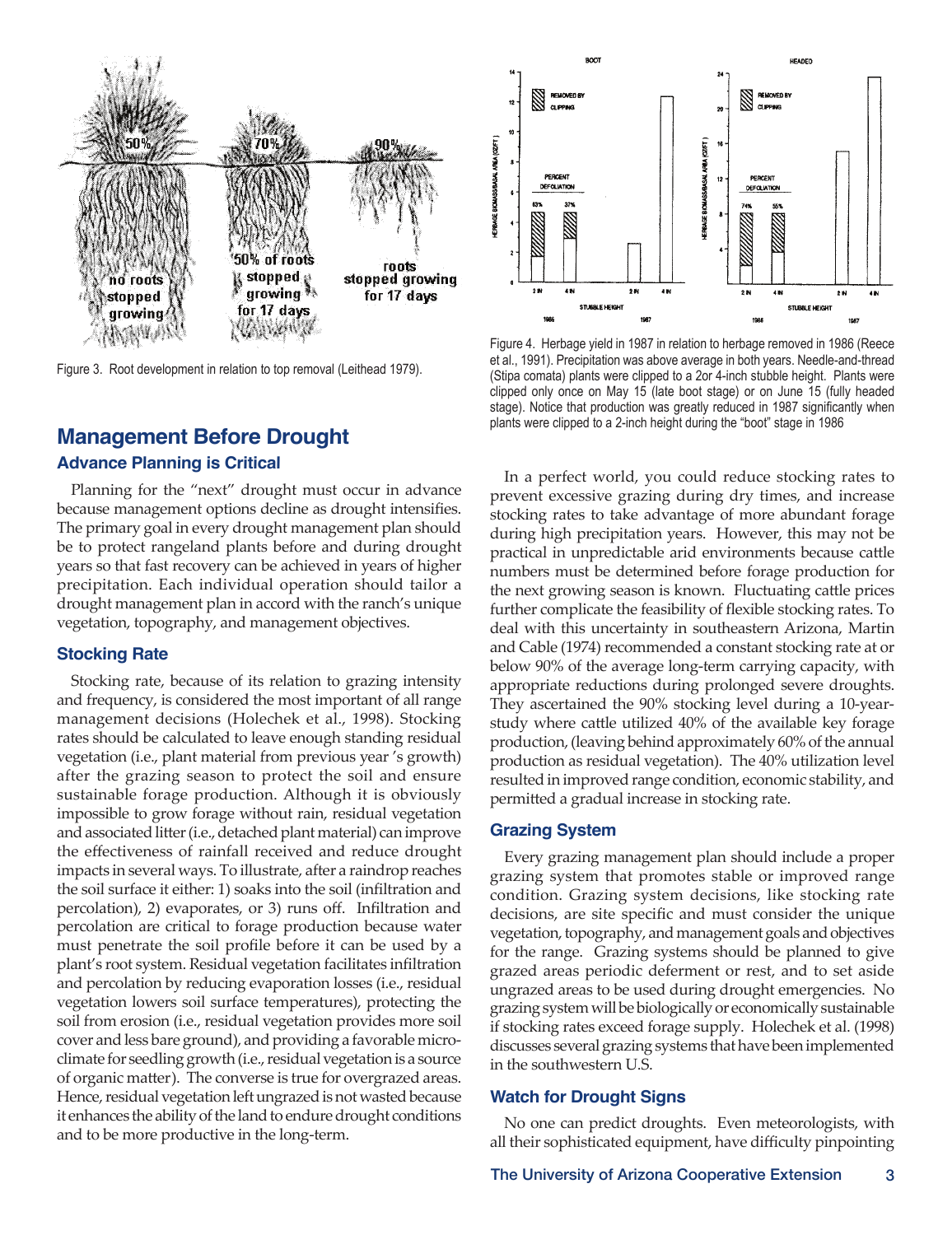when droughts will occur within a particular geographical region. Drought is not obvious during the initial stages, but is easily observed after reaching full impact. Good managers recognize potential drought signs and take action before this occurs. This process begins with keeping good records to track monthly trends in a few key environmental variables.

**Rainfall** is obviously the most important variable to monitor. Install several rain gauges in strategic locations on the range. Permanent vegetation monitoring sites are good places to install rain gauges. Placing a known amount of light machine oil or transmission fluid in the rain gauge will help prevent recent rainfall from evaporating and facilitate periodic monitoring. Placing a known amount of antifreeze will prevent precipitation from freezing during colder months. Subtract the inches of oil, transmission fluid, or antifreeze placed in the gauge before taking a rainfall reading.

**Soil moisture** readings taken from 3 rooting depths of key forage species (e.g., 6 inches, 1 foot, and 3 feet) will indicate whether various key forage species have adequate moisture for growth. Squeeze the soil in your hand. Does it form a ball? If so, you probably have adequate soil moisture for growth. If it doesn't form a ball, but your hand feels cool, you probably have some soil moisture left. If the soil is completely dry and blows away, there is likely not enough moisture to sustain plant growth.

**Plant growth** can be monitored by placing a small exclosure (sometimes called a utilization cage) in a pasture. A utilization cage can be used to estimate forage production in a particular year (and pasture) without grazing. Periodically measure and record the height of key forage species within the cage. Every inch of growth equates to pounds of forage available for animal consumption. To estimate the average forage production within a pasture, you will need to clip, dry, and weigh forage from several small sample plots (Interagency Monitoring Manual, 1996). Utilization cages must be moved every year to prevent accumulation of decadent plant material which can bias yearly forage production estimates.

Low **air temperatures** occurring several nights in a row during the growing season can greatly slow plant growth and mimic drought conditions. Several nights of less than 600 F may slow growth of warm-season plants (e.g., blue grama, side oats grama), while several nights of less than 40-500 F may slow growth of cool season plants (e.g., western wheatgrass, needle grasses). On the other hand, prolonged hot daytime temperatures can increase evapo-transpiration and accelerate drought conditions.

Although some of these measurements may appear crude, they can provide a harbinger of drought when considered collectively and compared to monthly trends over several years. The more years of data you can collect, the better idea you will have of how key environmental variables will affect your operation. Keep in mind that while drought is generally considered below average rainfall for an entire year across a broad geographic area, drought conditions may also occur locally when timing or amount of rainfall is unfavorable for plant growth, or where temperatures are abnormally low or

high. This is why it is important to monitor monthly trends in environmental variables at several key locations.

## **Management During Drought**

Ranchers should consider a variety of management options to minimize the effects of drought. The more options you have, the greater flexibility there will be to survive drought conditions. Following is a summary of d rought management suggestions (adapted from Hanselka and White 1986, unless otherwise indicated). Although there is no "cookbook" approach to drought management, many of these points are range management principles that can be applied to all ranches. Other suggestions may not be practical for some operations for a variety of reasons (e.g., legality, costs, and benefits). No one knows better than the ranch manager what will or will not work on a particular ranching enterprise. The following is merely a laundry list for consideration.

## **Rangeland/Forage Management**

- 1) **Continue to monitor and maintain plant vigor and range condition to the extent possible.** Drought increases the rate of natural die-off of plant roots. However, healthy vigorous perennial grasses with a good root system suffer less damage and maintain production longer into drought. They also recover more quickly once rainfall occurs.
- 2) **Monitor utilization of preferred plants (sometimes called "key forage" species).** Moderate use of key forage plants can serve as a warning to determine when livestock moves or adjustments are needed. Careful monitoring of utilization levels of these plants can help avoid the critical mistake of over-utilizing an entire pasture when plants are drought-stressed.
- 3) **Provide adequate, accessible, good-quality water.** Poor quantity and quality of water can decrease animal distribution, intake, and performance. A well-designed pipeline system with a good source of clean water is the best way to ensure that adequate water is strategically located throughout the range. Consider hauling water to areas with adequate forage if good quality water is not available during drought (Bartlett et al., 1994).
- 4) **Use emergency forage that has been set aside for drought conditions.** Rest pastures specifically for this purpose. Buy and store hay or other feeds while plentiful and inexpensive. Dense cactus growth in certain areas may present an opportunity for cactus to be burned to provide emergency feed (e.g., cholla, prickly pear). Keep in mind that high rainfall years may present an opportunity to seed abandoned fields or barren areas with adapted forage plants that can be used during emergency drought conditions.

## **Livestock Management**

1) **Develop an annual (flexible) timetable for making decisions** on stocking rates, livestock movements, range improvement practices, supplementation, and marketing in relation to seasonal patterns in forage production and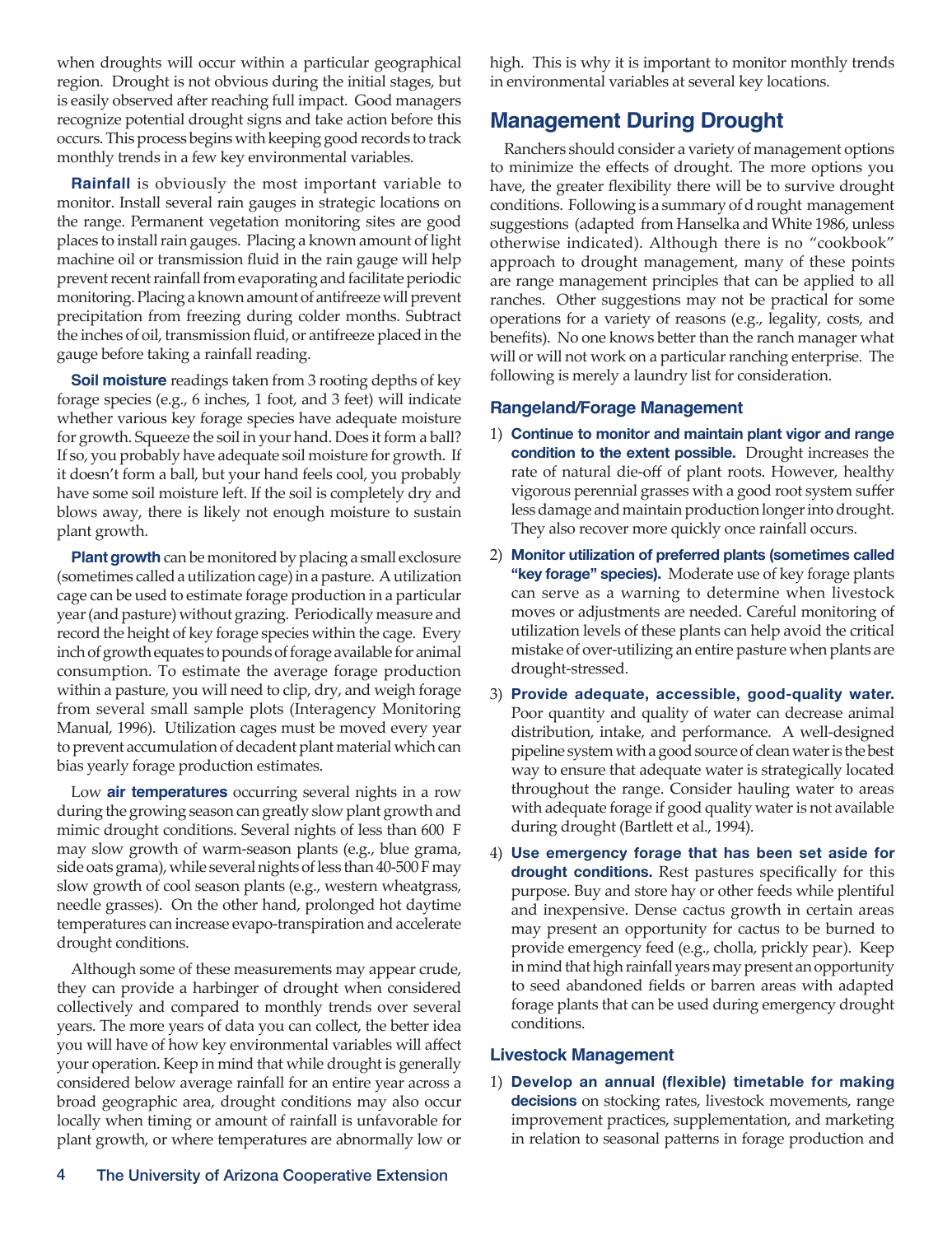quality. Evaluate several options pertaining to each of these factors. For example, you may need to drastically alter your grazing management plan during drought by moving animals out of pastures early, or by reducing your herd, but you may be able to graze pastures that have received localized rainfall. Every drought will result in a different set of circumstances so it pays to monitor each situation and adjust your management practices accordingly.

- 2) **Use range management techniques to distribute livestock more uniformly.** Herding, drifting, and strategic placement of salt, supplements, along with water developments, and strategic fencing can be used to promote better animal distribution.
- 3) **Determine the amount of money that can be spent on animal feed and supplements.** During extreme droughts, determine if it is economical to implement "substitute feeding" of hay or other supplements in a drylot. This relieves grazing pressure on plants that are already stressed and reduces energy expenditure of animals searching for scarce rangeland forage. See Sprinkle (1998) for recommendations on rangeland supplementation during drought.
- 4) **Select and cull cows and replacement heifers on the basis of behavioral characteristics.** Some individual animals use only a very small amount of the available range, while others use the range more extensively (Howery et al., 1996). These behaviors are apparently passed from mother to offspring and may be used as a basis to select or cull cows and replacement heifers based on desirable and undesirable behavioral traits (Howery et al., 1998).
- 5) **Once drought is recognized, reduce the herd as soon as possible so it is in balance with forage supply.** Market prices tend to be highest at the beginning of a regional drought. If stocking has historically been heavy, the number of animals removed will probably need to be greater than in areas where light or moderate stocking has been implemented.
	- Sell before animals have lost excessive weight so that sufficient rangeland forage is available to carry the breeding herd.
	- Sell weaned calves, inferior or nonbreeding cows, low fertility bulls, and inferior heifers that will not contribute to building the herd.
	- Wean early so that productive cows can regain condition and cycle sooner. This prevents delays or reductions in breeding and calving activities. Animal condition is one of the most important factors in next year 's breeding success. Weaning also reduces forage demand and decreases nutrient requirements because dry animals eat less than lactating animals.

# **Management After Drought**

After drought finally breaks, surviving plants may grow to above average heights and produce a legion of seed stalks. Drought-induced mortality thins plant communities and reduces competition for nutrients and moisture. This gives the surviving plants an opportunity to become more productive and vigorous. Although surviving plants may be more vigorous after drought breaks, total forage production may actually be lower than normal because there are less plants per unit area (Reece et al., 1991). This trend may continue for several years following severe droughts.

After drought, the color green can have a profound psychological effect, tempting you to deviate from your bestlaid drought recovery plans. However, you should resist the temptation to restock to pre-drought levels no matter how "green" the range appears. Animals graze forage, not acres, and stocking rates considered to be moderate during <sup>a</sup>"normal" precipitation year may be heavy during and following dry years. Overgrazing after drought will damage surviving plants and ultimately require a much longer period of rest and recovery than with conservative, incremental restocking strategies. The year following drought should be devoted as much as possible to improving plant vigor and restoring protective residual vegetation and plant litter. Pastures most likely to provide the largest increases in forage production should receive highest priority.

Grazing management practices that benefit plant recovery in the years immediately following drought (listed in order of efficacy) include (adapted from Reece et al., 1991):

- *1*) **Rest pastures for an entire growing season or more following severe droughts.** Complete rest is the most effective and fastest way to achieve range recovery.
- 2) **Use pastures only when key forage species are dormant for one or more growing seasons.** The dormant season is typically the least harmful time to graze perennial grasses.
- 3) **Use pastures when the least desirable species are green and palatable**. By manipulating timing of grazing in this way, you can shift grazing pressure away from key forage plants. For example, animals are likely to prefer green (but less desirable) plants over key forage plants when they are dormant.
- 4) **Defer grazing until after key forage species have produced mature seed**. After herbaceous plants produce mature seed, they are usually not as highly prized by livestock. Perennial grasses can generally tolerate grazing better during this period because they have completed their life cycle for the current growing season.
- 5) **Graze early growth after perennial grasses have reached the 4 to 5 leaf stage.** As this phrase suggests, this is when perennial grasses have produced at least 4-5 leaves during the vegetative stage. Perennial grasses are usually more tolerant of grazing during this period because their growing points have not been elevated. Animals should be removed from the grazing unit before key forage plants reach the early heading/late boot stage.